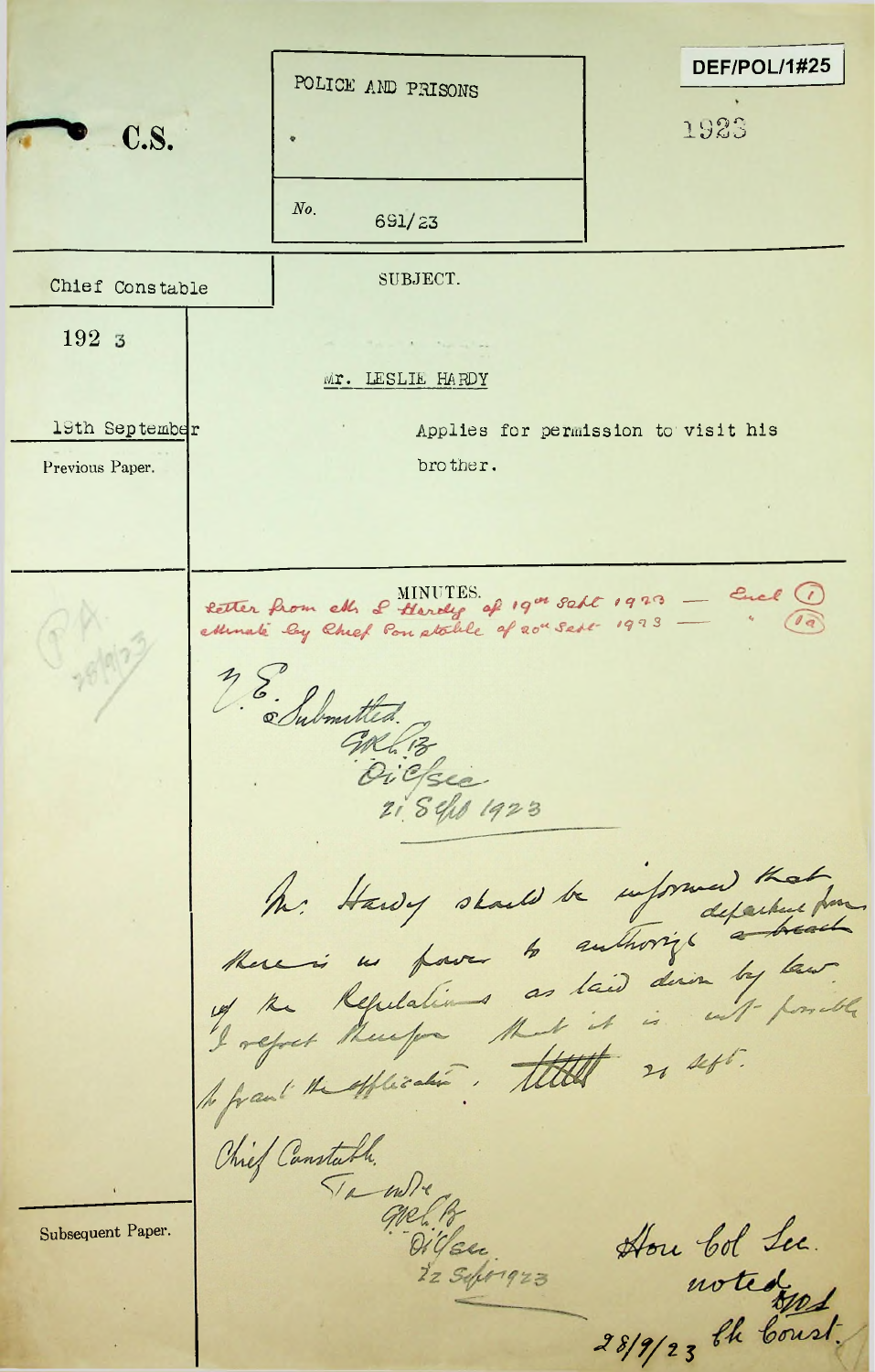1276

19/9/23*.* Stanley Bakery Stanley

Sir ,

I beg to request that we might be granted permission to visit my brother on Sunday'<sup>s</sup> , as Saturday's is a very busy day for us , also Sir would it be possible for me to visit him one evening in the week Wednesday or any other evening would do . I pledge myself to strictly adhere to the prison regulations Sir I plead that my request might be granted •

I am Dear Sir, Yours Faithfully

D.T.0<sup>1</sup> Sullivan Es§. Chief Constable Stanley

Hon Col Lecretary

Gaol regulations  $20/7/23$ 

 $2/07$ 

Sir, litter from M. Lislig Hardy

la,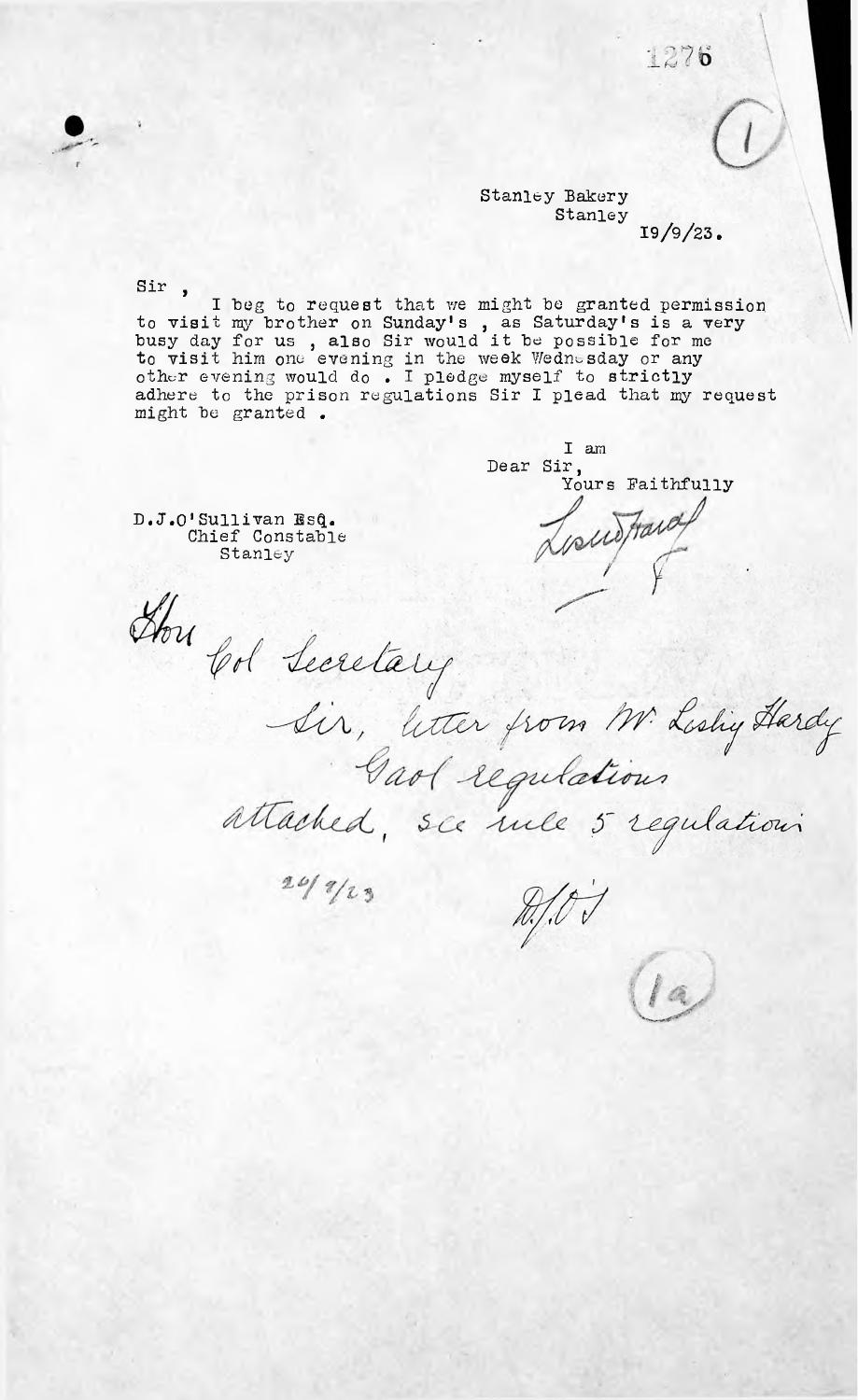# GAOL REGULATIONS,

**0**-------------

 $-0-$ 

**V \***

> Made in accordance with Section 54 of the Administration of Justice Ordinance No. 10 of 1853, by His Excellency Sir Roger Tuckfield Goldsworthy, K. C. M. G., Governor ol the Fa.kland Islands and their Dependencies.

> 1. —The Gaoler shall keep a Book (Form A) in which shall be entered the name of every prisoner committed to Gaol, the offence for which committed, age, nationality and previous conviction, if any. The Gaoler shall keep a Conduct Book (Perm B) in which the conduct of prisoners shall be entered, with such other particu lars as may be required from time to time, which book shall bo submitted to the Visiting Justices at each visit. All punishments, by whosesoever order inflicted, shall be entered in this book.

> 2. —All prisoners on entering the Gaol must be searched, every thing not necessary for their use while in custody must be taken from them and retained by the Gaoler until their release, and all articles so taken must be entered in a book (Form C). The name of the prisoner, and oilier particulars required, shall be entered at the time in the Gaol book. The Colonial Surgeon shall examine each prisoner on admission. He shall, if possible, see every prisoner once a week, and prisoners in solitary confinement at shorter intervals. No dietary or corporal punishment shall be indieted without his certificate that the prisoner is able to bear it. The Colonial Surgeon shall keep a book (Form D) and enter all cases of illness therein.

4

1

3. —The Colonial Secretary, the Colonial Chaplain, the Colonial Surgeon, and every Justice of the Peace, shall ar all times have free access to the Gaol and to any prisoner therein; they shall sign their names in the Official Visitors Book, and make such remarks or suggestions as they may deem necessary. Any prisoner having a complaint io make or a request to prefer to them shall be given every facility for doing so.

more of the Visiting Justices. Visiting Justices, as soon as possible, any ' complaint respecting any of the offences following, that is to say :-4. —All offences committed in gaol shall be heard before one or The Gaoler shall report to the

- 1. —Disobedience of the Regulations of the prison by any prisoner.
- 2. —Common assaults by one prisoner on another.

3. —Profane cursing and swearing by any prisoner.

4. —Indecent behaviour by any prisoner.

- 5. —Irreverent behaviour at Divine Service by any prisoner
- 6. —Insulting or threatening language by any prisoner to any officer or prisoner.
- 7.—Absence from Divine Service without leave by any criminal prisoner.
- 8. Idleness or negligence at work by any convicted criminal prisoner.

LES A HONDA MI AU ANTON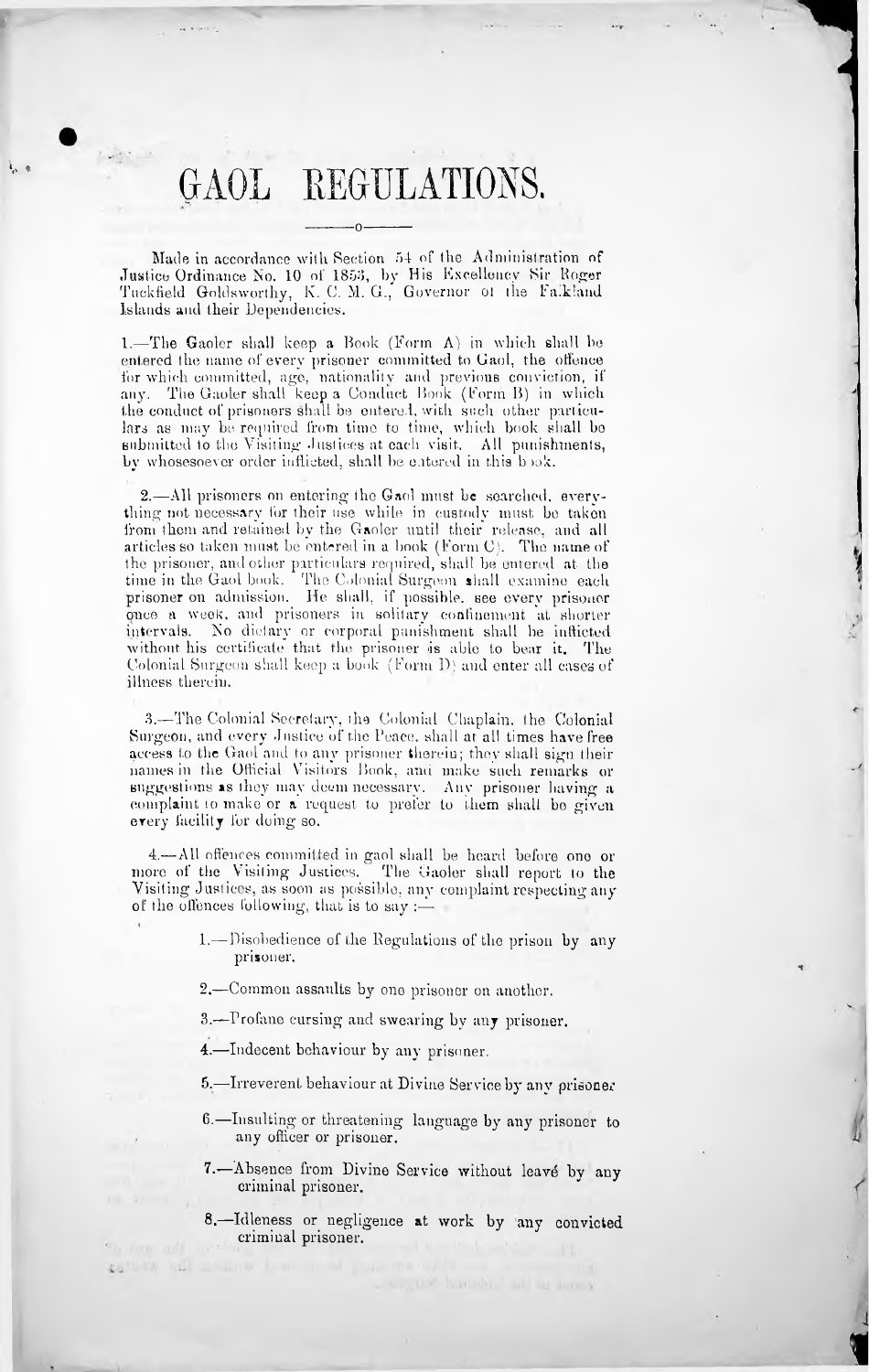#### 9. —Wilful mismanagement of work by any convicted criminal prisoner.

**f)**

And it shall be lawful for any one of the Visiting Justices to exam ine any person touching such offences and to determine thereupon, and to punish such offences by ordering the offender for any lime not exceeding three days to close confinement to be kept there upon bread and water.

**f**

**r**

If any criminal prisoner is guilty of repeated offences against prison "discipline, or is guilty of any offence against prison discipline which one Visiting. Justice is not empowered by these Regulations to punish, the Gaoler shall report lhe same to the Visiting Justices, and the Visiting Justices shall have power to enquire upon oath and to determine concerning any matter so reported to them, and to order the offender to be punished by con finement in a punishment cell for any term not; exceeding one month, or in the case of prisoners convicted of felony or sentenced to hard labour bv personal correction not exceeding 36 lashes, in the case of prisoners over 18, and half that number of strokes with a birch when the prisoner is 18 years of age or under.

5.-Trisoners may see their friends every Saturday from twelve to one o 'clock bv order of the Colonial Secretary but in the 'event of misconduct such indulgence will not. be granted.

allowed one hour's exercise in the gaol yard every Sunday. 6. —Prisoners not at hard labour or in solitary confinement shall be allowed one hours ' s exercise in the gaol yard every day ; but all prisoners, other than those under solitary confinement, shall be

8.—The prisoners shall rise at 5 a.m. in Summer and 6 30 in Winter, and be locked up in their respective cells at 8 p.m in the Summer and 5 30 p.m in the Wimer.

8. —In ease of any riotous conduct or disobedience of orders by any prisoner, the Gaoler shall take such measures as may be neces sary to enforce discipline forthwith, and report the case to the Colonial Secretary and to the Visiting Justices for the month, as early as possible, with a view to their dealing with the matter.

9. —Two persons shall not at any time be kept in one cell.

10,—Prisoners convicted of felony are never to be locked in the same cell with other prisoners, nor adults with juveniles, nor reconvicted criminals with first offenders.

11. — A light is to be kept burning in the passage of the gaol al! night.

12.—Prisoners sentenced by any Court or Justice to solitary confinement shall be locked up in separate cells. They shall not be allowed to leave their respective cells except in custody of the Gaoler or Warder, but they shall be given such amount of exercise as is necessary for health, and they shall not bo kept in solitude for any length of time without constant medical supervision. Their meals ara to be taken in their cells.

13.—Prisoners committed for trial or for debt may purchase provisions for their own use, with the sanction of the Gaoler; provided that spirits shall not be allowed to be so purchased, and not more than one pint of beer or wine per day for each prisoner so committed.

14. Spirits shall not be conveyed into the gaol for the use of any prisoner, nor shall smoking be allowed without the written order of the Colonial Surgeon.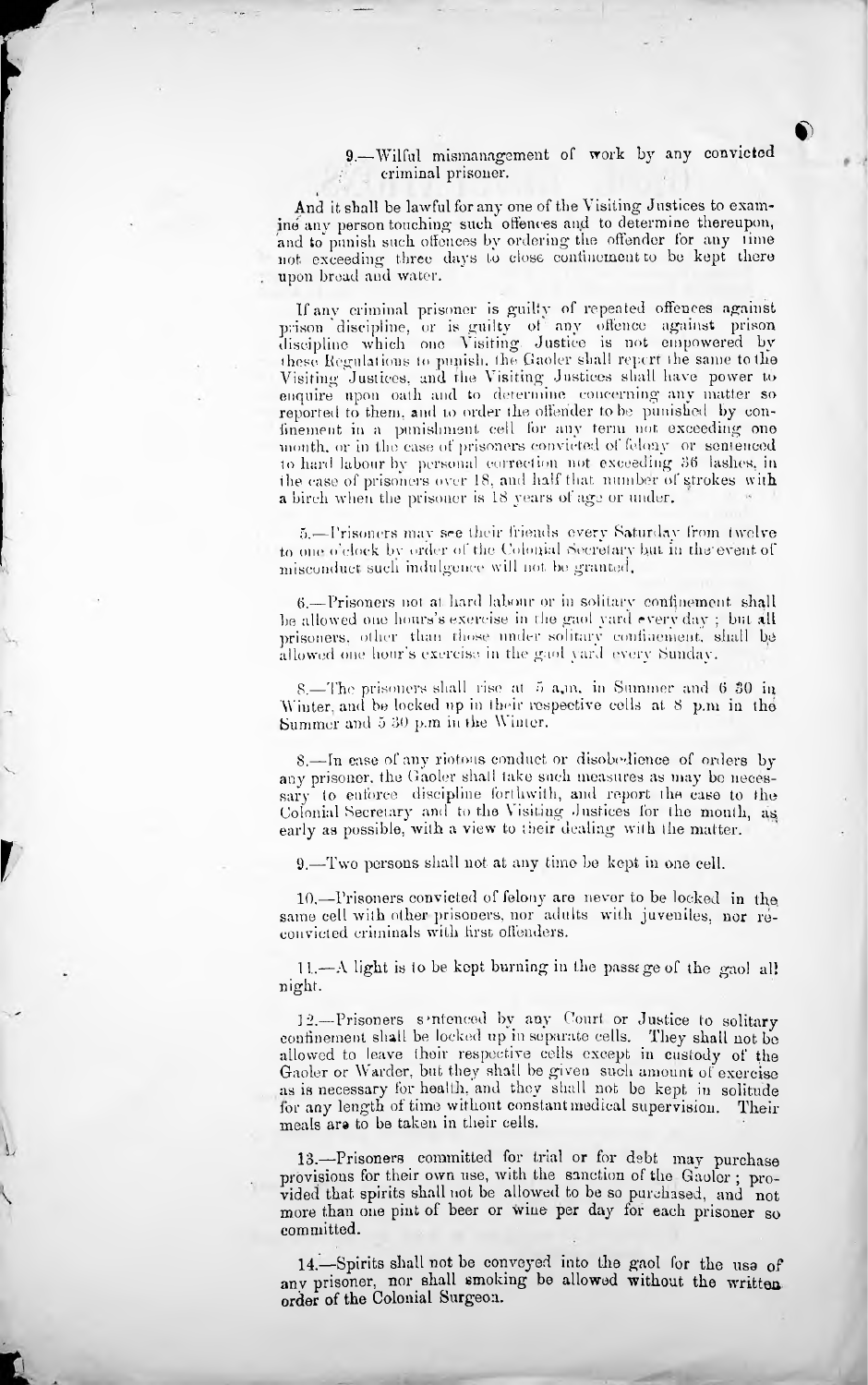## SCALE OF DIET.

I

**1** 

|         |               |  | Men at hard labour.<br>Men not at hard labour<br>and Women.                                                                                                                                             |  |  |  |                                      |
|---------|---------------|--|---------------------------------------------------------------------------------------------------------------------------------------------------------------------------------------------------------|--|--|--|--------------------------------------|
|         |               |  | Breakfast } Bread 8 oz. Bread                                                                                                                                                                           |  |  |  | $60z$ .<br>$\boxed{1 \text{ pint.}}$ |
| Dinner. | $\sim$ $\sim$ |  | Bread 8 oz. Bread  6 oz.<br>Potatoes or other Potatoes or other vegetables + lb.<br>vegetables 1 lb. Meat soup  1 pint.<br>Meat soup 1 pint (Allowance 12 ozs. meat).<br>(allowance 12 ozs. meat) $\pm$ |  |  |  |                                      |
| Supper. |               |  | Same as breakthst. Same as breakfast.                                                                                                                                                                   |  |  |  |                                      |

### Weekly allowance for each prisoner not on punishment diet. 2 ozs. sah. 7 ozs. sugar.

Prisoners in solitary confinement are to receive the same as prisoners at hard labour—except in cases where bread and water has been ordered as a punishment, when the allowance will be  $1\frac{1}{2}$ lb. for males and <sup>1</sup> lb. lor women. Bread and water diet shall not bo given continuously for more than three days.

A copy of the Diet Table is to be hung up in the Day room of the gaol.

15.—The labour to be performed by the prisoners will be directed from time to time by the Colonial Secretary under orders from the Governor.

The following shall be the Time Table for work, &c.

 $(1.)$ —Prisoners will rise and dress, sweep out and tidy their cells, and perform such other work as they may be called upon to do until breakfast time.

(2.)—After breakfast until 12 o'clock work in or out of doors.

- (3.)—From 12 to 12-30 p..m. dinner. From 12.30 to <sup>1</sup> p.m. clean day room and gaol.
- (4.)—From <sup>1</sup> p.m. until the last bell work in or out of doors.
- $(5.)$ —After the last boll, supper, carry water and peat.
- (6.)—Prisoners at work in the cells are to have exercise in the Prison yard from 1 to 2 o'clock p.m. daily, weather permitting.
- $(7.)$ —Prisoners are to be discharged at noon on the day of their release If the day of release falls on a Sunday they shall be released on the preceding Saturday.

16. The prisoners will be employed every Saturday afternoon to clean the gaol, wash their clothes, or on such other duties as may be ordered.